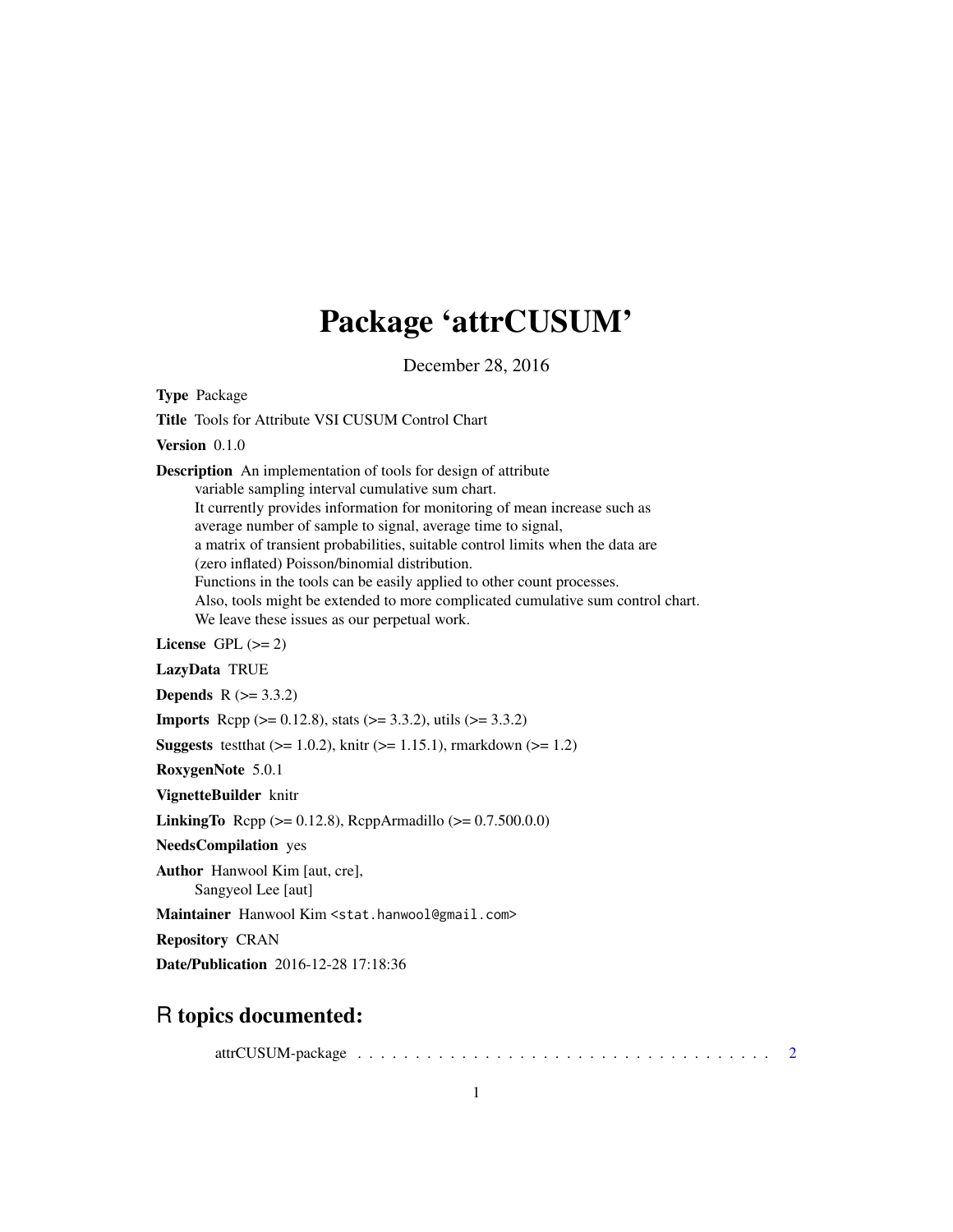#### <span id="page-1-0"></span>2 getAve group  $getAve$

| Index |                                                                                                                                                                                                        | 16 |
|-------|--------------------------------------------------------------------------------------------------------------------------------------------------------------------------------------------------------|----|
|       |                                                                                                                                                                                                        |    |
|       |                                                                                                                                                                                                        |    |
|       |                                                                                                                                                                                                        |    |
|       |                                                                                                                                                                                                        |    |
|       |                                                                                                                                                                                                        |    |
|       |                                                                                                                                                                                                        |    |
|       | $getAve_P \n  Poisson \n  \ldots \n  \ldots \n  \ldots \n  \ldots \n  \ldots \n  \ldots \n  \ldots \n  \ldots \n  \ldots \n  \ldots \n  \ldots \n  \ldots \n  \ldots \n  \ldots \n  \ldots \n  \ldots$ |    |
|       |                                                                                                                                                                                                        |    |
|       |                                                                                                                                                                                                        |    |

attrCUSUM-package *Tools for Attribute CUSUM Control Chart*

#### Description

An implementation of tools for design of attribute VSI CUSUM chart. It currently provides information for monitoring of mean inrcease such as ANSS, ATS, a matrix of transient probabilities, suitable control limits when the data are (zero inflated) Poisson/binomial distribution. Functions in the tools such as [getAve](#page-1-1) and getCont1 can be easily applied to other count processes.

Also, tools might be extended to more complicated CUSUM control chart. We leave these issues as our perpetual work.

<span id="page-1-1"></span>

| getAve |       |  | Compute ATSs and Other Informations on Attribute VSI CUSUM |  |  |
|--------|-------|--|------------------------------------------------------------|--|--|
|        | Chart |  |                                                            |  |  |

#### Description

Computation of ANSSs, ATSs and other related informations on attribute VSI CUSUM control chart for mean increase based on the Markov chain approach.

#### Usage

```
getAve(refv, contl, c.zero = 0, warnl = 0, ds = 1, dl = NULL,
  di = NULL, process, maxndec = 7L, maxnumsubI = 6000L)
```
#### Arguments

| refv   | A reference value of CUSUM statistic.                                     |
|--------|---------------------------------------------------------------------------|
| contl  | A control limit in CUSUM control scheme.                                  |
| c.zero | An initial state of CUSUM statistic (default is 0).                       |
| warnl  | A warning limit in VSI control scheme (default is 0).                     |
| ds     | The shorter sampling interval in VSI CUSUM control scheme (default is 1). |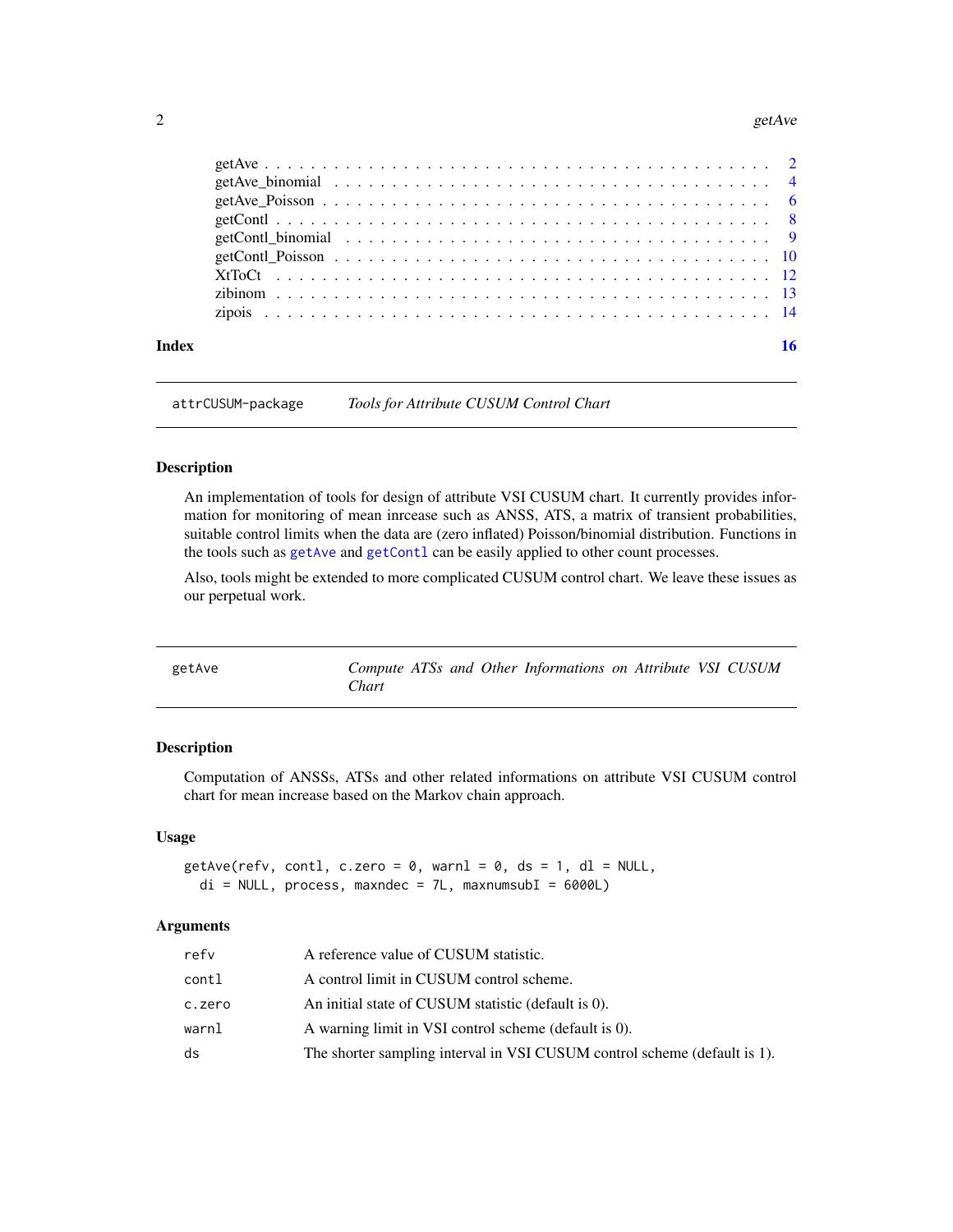| d1         | The longer sampling interval in VSI CUSUM control scheme.                                                |
|------------|----------------------------------------------------------------------------------------------------------|
| di         | The sampling interval at initial state in VSI CUSUM control scheme.                                      |
| process    | An object of function standing for pmf of count process of interest. See 'De-<br>tails'.                 |
| maxndec    | The maximum number of decimal places of refv $(< 7L)$ .                                                  |
| maxnumsubI | The maximum number of sub-intervals in $[100,6000]$ to be used in applying the<br>Markov chain approach. |

#### Details

For CUSUM control chart for detecting mean increase, the CUSUM statistic  $(C_t)$  are defined as following:

 $C_t = max(C_{t-1}, 0) + X_t - k, t = 1, 2, ...,$ 

wherein  $X_t$  is a count process of interest, k is the reference value and  $C_0$  is the initial state.

The argument process is an object of function such that for given integer-valued vector  $x$ , process $(x)$ returns  $P(X = x)$  where X is a random variable of interest.

If the number of sub-intervals for transient states of Markov chain is greater than maxnsubI, it will be set to be a suitable value being less than or equal maxnsubI.

For ANSS, it is the same as that  $psi$ si.s + psi.l + 1.

For ATS, it is the same as that  $(psi.s * ds) + (psi.l * dl) + di$ .

Invalid arguments rise an error with a helpful message.

This function currently provides only the case for monitoring of mean increase. We leave other issues as our future work.

#### Value

A list including followings:

| endpoints       | Endpoints used for implementation of a matrix of transition probabilities.                    |  |  |  |  |
|-----------------|-----------------------------------------------------------------------------------------------|--|--|--|--|
| numsubI         | Number of sub-intervals used for implementation of a matrix of transition prob-<br>abilities. |  |  |  |  |
| lensubI         | Length of sub-intervals used for implementation of a matrix of transition proba-<br>bilities. |  |  |  |  |
| Q               | A matrix of transition probabilities for Markov chain approach.                               |  |  |  |  |
| $I_minus_Q$     | Matrix $(I - Q)$ where I is an identity matrix of the same size as the Q.                     |  |  |  |  |
| I_minus_Q_inv   | Inverse matrix of $(I - Q)$ .                                                                 |  |  |  |  |
| I_minus_Q_inv_1 |                                                                                               |  |  |  |  |
|                 | Row sums of I_minus_Q_inv.                                                                    |  |  |  |  |
| initpr          | A matrix of initial probabilities for Markov chain approach.                                  |  |  |  |  |
| ds              | The shorter sampling interval in VSI CUSUM control scheme.                                    |  |  |  |  |
| dl              | The longer sampling interval in VSI CUSUM control scheme.                                     |  |  |  |  |
| di              | The sampling interval at initial state in VSI CUSUM control scheme.                           |  |  |  |  |
|                 |                                                                                               |  |  |  |  |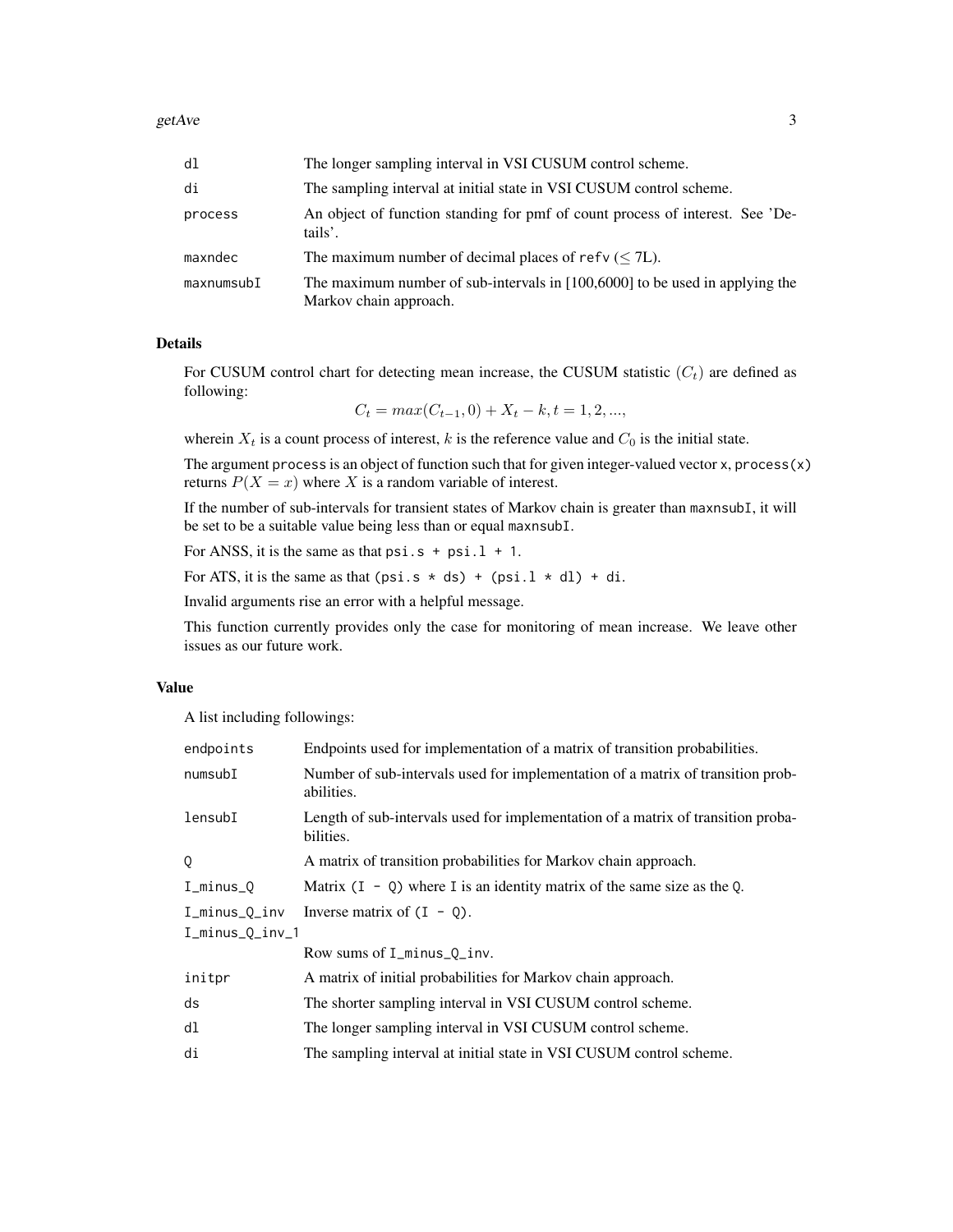<span id="page-3-0"></span>

| psi.s       | Long-run proportion of shorter sampling intervals except initial state. See details |
|-------------|-------------------------------------------------------------------------------------|
| psi.l       | Long-run proportion of longer sampling intervals except initial state. See details  |
| refv.act    | A reference value of CUSUM statistic used actually for computation.                 |
| contl.act   | A control limit in CUSUM control scheme used actually for computation.              |
| warnl.act   | A warning limit in VSI control scheme used actually for computation.                |
| c.zero.act  | An initial state of CUSUM statistic used actually for computation.                  |
| <b>ANSS</b> | The computed average number of samples to signal for FSI CUSUM chart.               |
| ATS         | The computed average time to signal for FSI CUSUM chart.                            |

#### References

Reynolds et al. (1990). CUSUM Charts with Variable Sampling Intervals, *Technometrics*, 32(4), 371-384.

#### See Also

[getContl](#page-7-1), [getAve\\_Poisson,](#page-5-1) [getAve\\_binomial.](#page-3-1)

#### Examples

```
# Example 1: Poisson distribution
getAve(refv = 5, cont1 = 8, c.zero = 0, warn1 = 1, ds = 0.1,dl = NULL, di = NULL, process = function(x) dpois(x, lambda = 4),
      maxndec = 7L, maxnumsubI = 500L
```
<span id="page-3-1"></span>

| getAve_binomial | Compute ATSs and Other Informations on (Zero-Inflated) Binomial |  |
|-----------------|-----------------------------------------------------------------|--|
|                 | <b>CUSUM Chart</b>                                              |  |

#### <span id="page-3-2"></span>Description

Computation of ANSSs, ATSs and other related informations on (zero-inflated) binomial CUSUM chart.

#### Usage

```
getAve_binom(size, prob, refv, contl, c.zero = 0, warnl = 0, ds = 1,
 dl = NULL, di = NULL, maxndec = 7L, maxnumsubI = 6000L)
getAve_zibinom(rho, size, prob, refv, contl, c.zero = 0, warnl = 0,
 ds = 1, dl = NULL, di = NULL, maxndec = 7L, maxnumsubI = 6000L)
```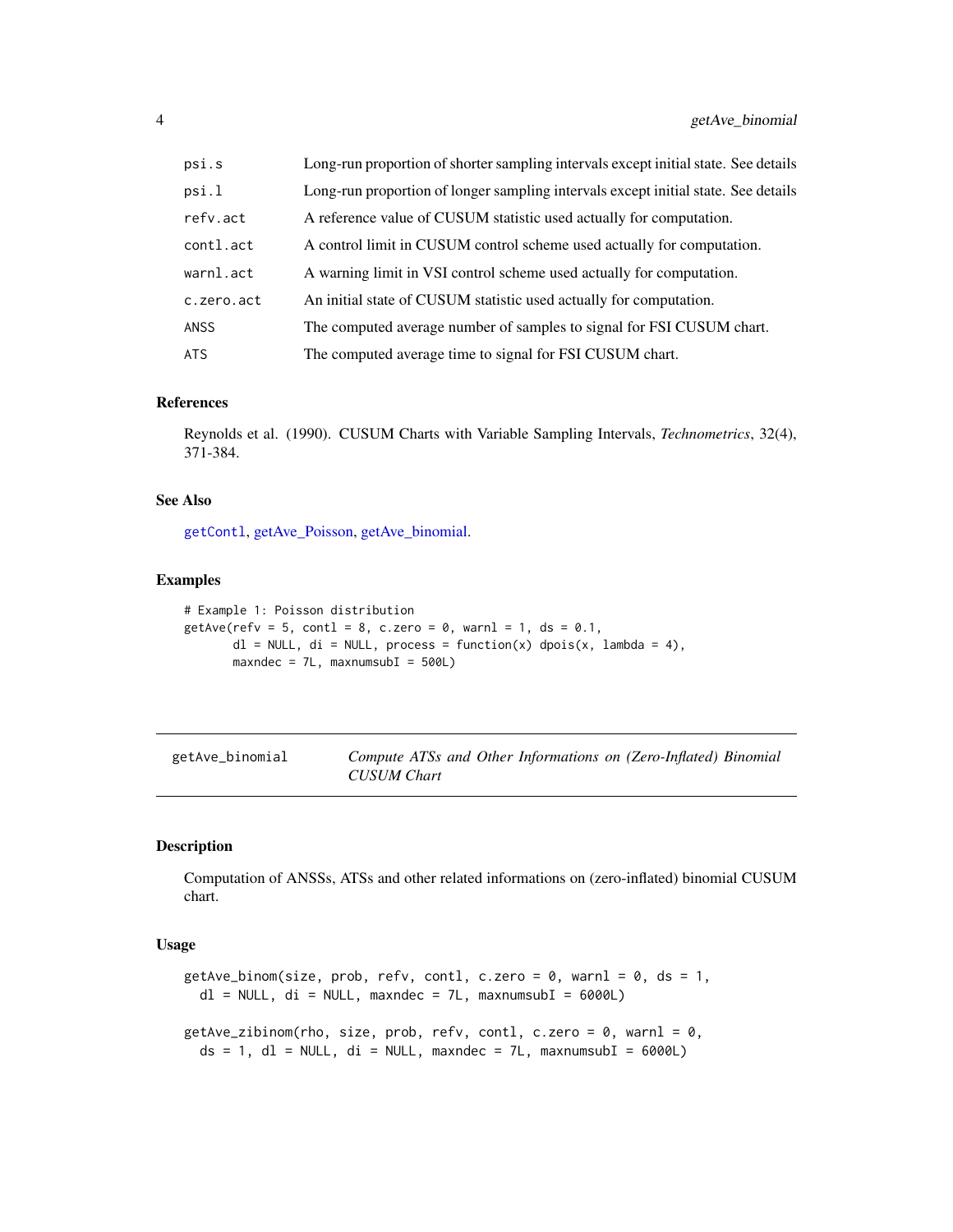#### <span id="page-4-0"></span>getAve\_binomial 5

#### Arguments

| rho        | A length-one numeric vector of zero-inflated parameter in $[0,1)$ .                                      |
|------------|----------------------------------------------------------------------------------------------------------|
| size       | A length-one non-negative integer-valued vector of number of trials.                                     |
| prob       | A length-one numeric vector of probability of success in $[0,1]$ .                                       |
| refv       | A reference value of CUSUM statistic.                                                                    |
| contl      | A control limit in CUSUM control scheme.                                                                 |
| c.zero     | An initial state of CUSUM statistic (default is 0).                                                      |
| warnl      | A warning limit in VSI control scheme (default is 0).                                                    |
| ds         | The shorter sampling interval in VSI CUSUM control scheme (default is 1).                                |
| dl         | The longer sampling interval in VSI CUSUM control scheme.                                                |
| di         | The sampling interval at initial state in VSI CUSUM control scheme.                                      |
| maxndec    | The maximum number of decimal places of refv ( $\leq$ 7L).                                               |
| maxnumsubI | The maximum number of sub-intervals in $[100,6000]$ to be used in applying the<br>Markov chain approach. |

#### Details

[getAve\\_binom](#page-3-2) and [getAve\\_zibinom](#page-3-2) are wrapper functions of [getAve](#page-1-1) for (zero-inflated) binomial CUSUM chart.

#### Value

A list from [getAve](#page-1-1). See [getAve](#page-1-1) for more information.

#### References

Rakitzis et al. (2016). CUSUM Control Charts for the Monitoring of Zero-inflated Binomial Processes, *Quality and Reliability Engineering International*, 32, 465-483.

#### See Also

[getAve](#page-1-1), [getAve\\_Poisson.](#page-5-1)

```
# Example 1: Reproduction of results from Rakitzis et al. (2016)
rho < -0.9size <- 100
prob0 <- 0.01
refv <- 0.26
\text{contl} \leftarrow 3.86deltas <- seq(1, 2, 0.1)
ANSSs <- numeric(length(deltas))
for(i in seq(deltas)) {
  prob1 <- deltas[i] * prob0
  ANSSs[i] <- getAve_zibinom(rho = rho, size = size, prob = prob1,
                              refv = refv, contl = contl)$ANSS
```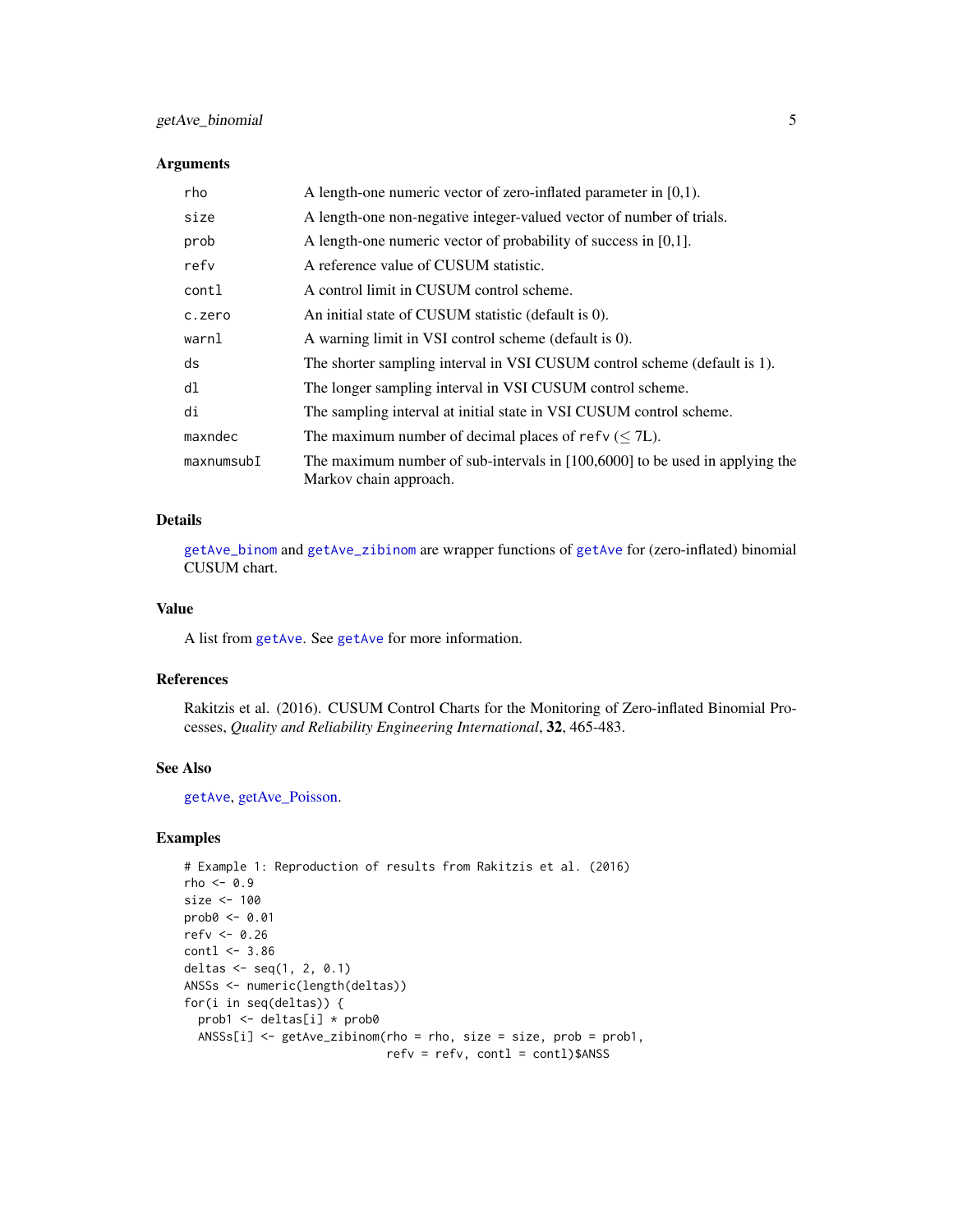```
}
names(ANSSs) <- deltas
ANSSs <- round(ANSSs, 2)
ANSSs
# Example 2: ANSS profiles (h in seq(10L))
rho <-0.9size <- 100
prob0 <- 0.01
refv <- 0.26
h <- seq(10L)
ANSSs <- numeric(10)
for(i in seq(ANSSs)) {
  ANSSs[i] <- getAve_zibinom(rho = rho, size = size, prob = prob0,
                             refv = refv, contl = h[i], ds = 1)$ANSS
}
ANSSs
```
<span id="page-5-1"></span>

| getAve_Poisson |             |  |  | Compute ATSs and Other Informations on (Zero-Inflated) Poisson |  |
|----------------|-------------|--|--|----------------------------------------------------------------|--|
|                | CUSUM Chart |  |  |                                                                |  |

#### <span id="page-5-2"></span>Description

Computation of ANSSs, ATSs and other related informations on (zero-inflated) Poisson CUSUM chart.

#### Usage

```
getAve_pois(lambda, refv, contl, c.zero = 0, warnl = 0, ds = 1,
 dl = NULL, di = NULL, maxndec = 7L, maxnumsubI = 6000L)
```

```
getAve_zipois(rho, lambda, refv, contl, c.zero = 0, warnl = 0, ds = 1,
  dl = NULL, di = NULL, maxndec = 7L, maxnumsubI = 6000L)
```
#### Arguments

| rho    | A length-one numeric vector of zero-inflated parameter in $[0,1)$ .       |
|--------|---------------------------------------------------------------------------|
| lambda | A length-one positive numeric vector of mean.                             |
| refy   | A reference value of CUSUM statistic.                                     |
| contl  | A control limit in CUSUM control scheme.                                  |
| c.zero | An initial state of CUSUM statistic (default is 0).                       |
| warnl  | A warning limit in VSI control scheme (default is 0).                     |
| ds     | The shorter sampling interval in VSI CUSUM control scheme (default is 1). |
| d1     | The longer sampling interval in VSI CUSUM control scheme.                 |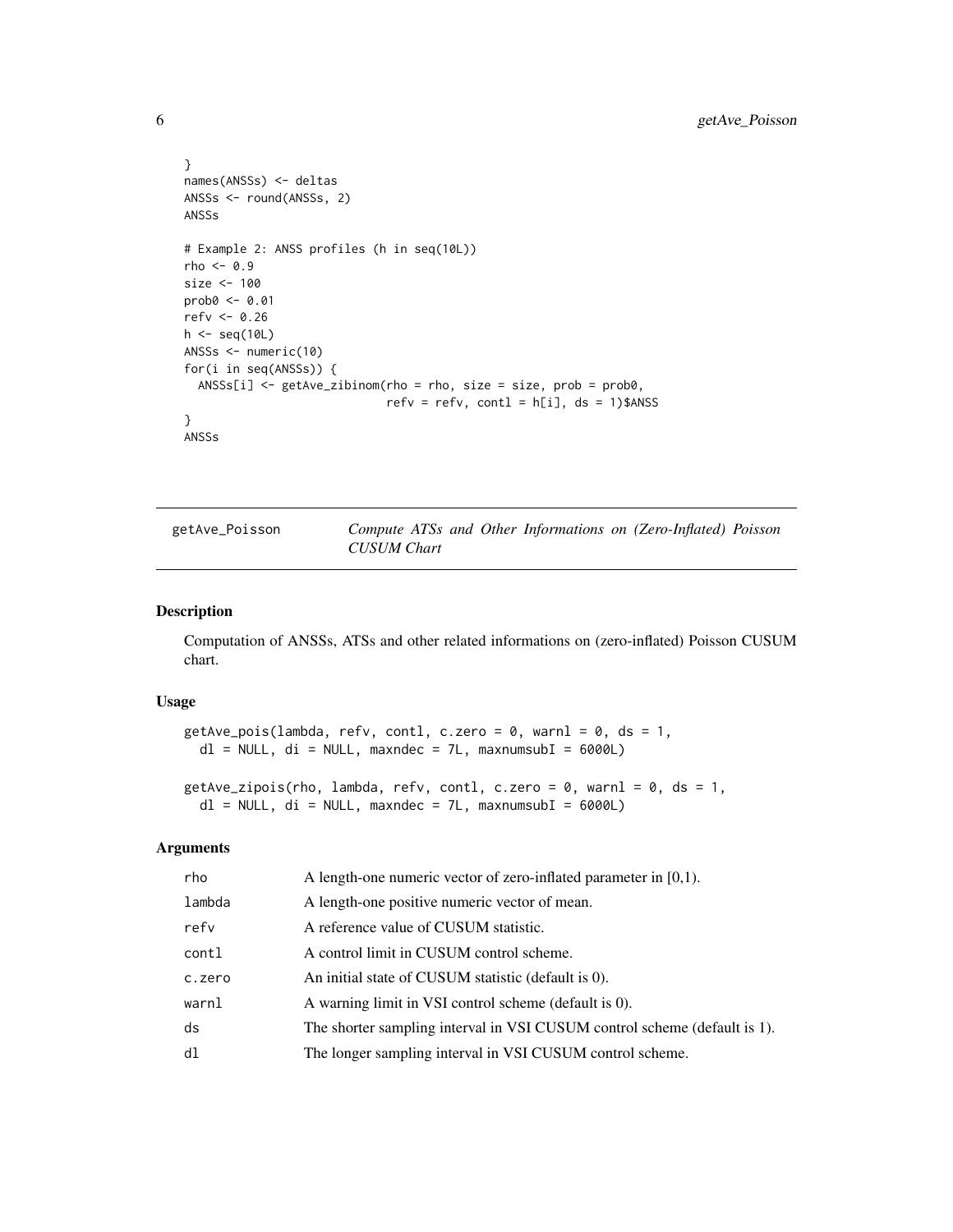<span id="page-6-0"></span>

| di         | The sampling interval at initial state in VSI CUSUM control scheme.                                      |
|------------|----------------------------------------------------------------------------------------------------------|
| maxndec    | The maximum number of decimal places of refv $(< 7L)$ .                                                  |
| maxnumsubI | The maximum number of sub-intervals in $[100,6000]$ to be used in applying the<br>Markov chain approach. |

#### Details

[getAve\\_pois](#page-5-2) and [getAve\\_zipois](#page-5-2) are wrapper functions of [getAve](#page-1-1) for (zero-inflated) Poisson CUSUM chart.

#### Value

A list from [getAve](#page-1-1). See [getAve](#page-1-1) for more information.

#### References

White et al. (1997). POISSON CUSUM VERSUS c CHART FOR DEFECT DATA, *Quality Engineering*, 9:4, 673-679.

#### See Also

[getAve](#page-1-1), [getAve\\_binomial.](#page-3-1)

```
# Example 1: Reproduction of results from White et al. (1997)
tbl \leftarrow list()arglist \le list(list(mu.a = 1, k = 2, h = 2),
                list(mu.a = 4, k = 5, h = 8),list(mu.a = 8, k = 10, h = 10),
                list(mu.a = 12, k = 15, h = 11))deltas <- seq(0, 2.5, 0.5)
for(i in seq_along(arglist)) {
  argument <- arglist[[i]]
  arl <- numeric(length(deltas))
  for(j in seq_along(deltas)) {
    std.a <- sqrt(argument$mu.a)
    ar[[j] \leftarrow getAve\_pois(lambda = argument$mu.a + (std.a * delta[j]),refv = argument$k,
                           contl = argument$h)$ANSS
  }
  tbl[[i]] \leftarrow \text{round}(arl, 2)}
tbl <- data.frame(tbl)
colnames(tbl) <- c("CUSUM(2,2)", "CUSUM(5,8)", "CUSUM(10,10)", "CUSUM(15,11)")
rownames(tbl) <- as.character(deltas)
cat("colnames stand for CUSUM(k,h)\n",
    "rownames stand for delta\n", sep = "")
tbl
# Example 2: ANSS profiles (h in seq(20L))
```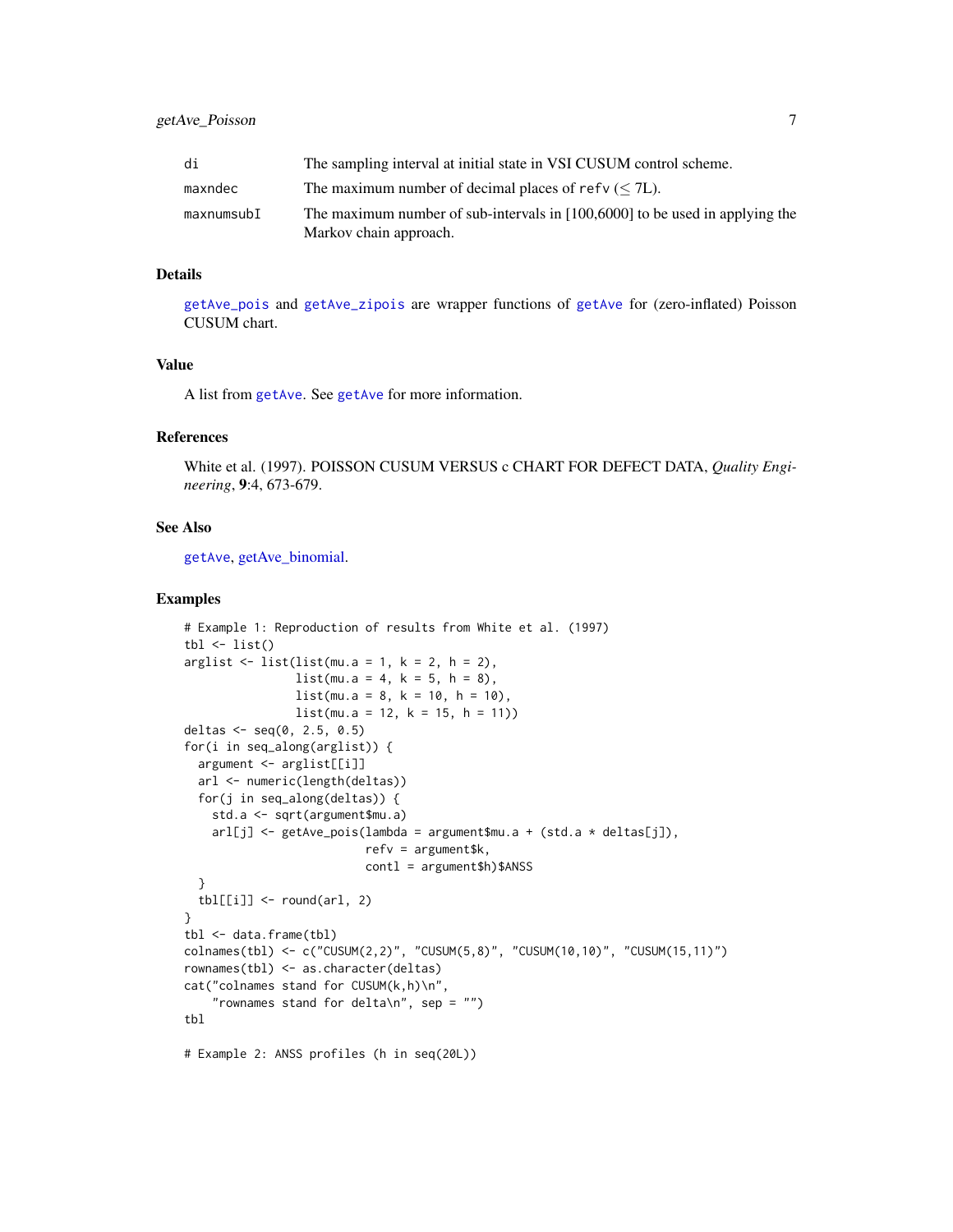<span id="page-7-0"></span>8 getContl

```
mu.a < -4k \le -5h \leftarrow \text{seq}(20)ANSSs <- numeric(20)
for(i in seq(ANSSs)) {
  ANSSs[i] \le getAve_pois(lambda = mu.a, refv = k, contl = h[i], c.zero = 0,
                            warnl = 1, ds = 1)$ANSS
}
ANSSs
```
<span id="page-7-1"></span>

getContl *Compute Control Limits for Attribute FSI CUSUM Chart*

#### Description

Computation of suitable control limits for attribute FSI-CUSUM control chart for mean increase based on specified reference value and in-control ANSS/ARL.

#### Usage

```
getContl(anss.target = 370.4, refv, c.zero = 0, process, maxndec = 7L,
 maxnumsubI = 6000L
```
#### Arguments

| anss.target | A predetermined in-control ANSS/ARL ( $\leq$ 50000L), default is 370.4.                                  |
|-------------|----------------------------------------------------------------------------------------------------------|
| refy        | A reference value of CUSUM statistic.                                                                    |
| c.zero      | An initial state of CUSUM statistic (default is 0).                                                      |
| process     | An object of function standing for pmf of count process of interest. See 'De-<br>tails'.                 |
| maxndec     | The maximum number of decimal places of refv ( $\leq$ 7L).                                               |
| maxnumsubI  | The maximum number of sub-intervals in $[100,6000]$ to be used in applying the<br>Markov chain approach. |

#### Details

For CUSUM control chart for detecting mean increase, the CUSUM statistic  $(C_t)$  are defined as following:

$$
C_t = max(C_{t-1}, 0) + X_t - k, t = 1, 2, ...,
$$

wherein  $X_t$  is a count process of interest, k is the reference value and  $C_0$  is the initial state.

The argument process is an object of function such that for given integer-valued vector x, process(x) returns  $P(X = x)$  where X is a random variable of interest.

If the number of sub-intervals for transient states of Markov chain is greater than maxnsubI, it will be set to be a suitable value being less than or equal maxnsubI.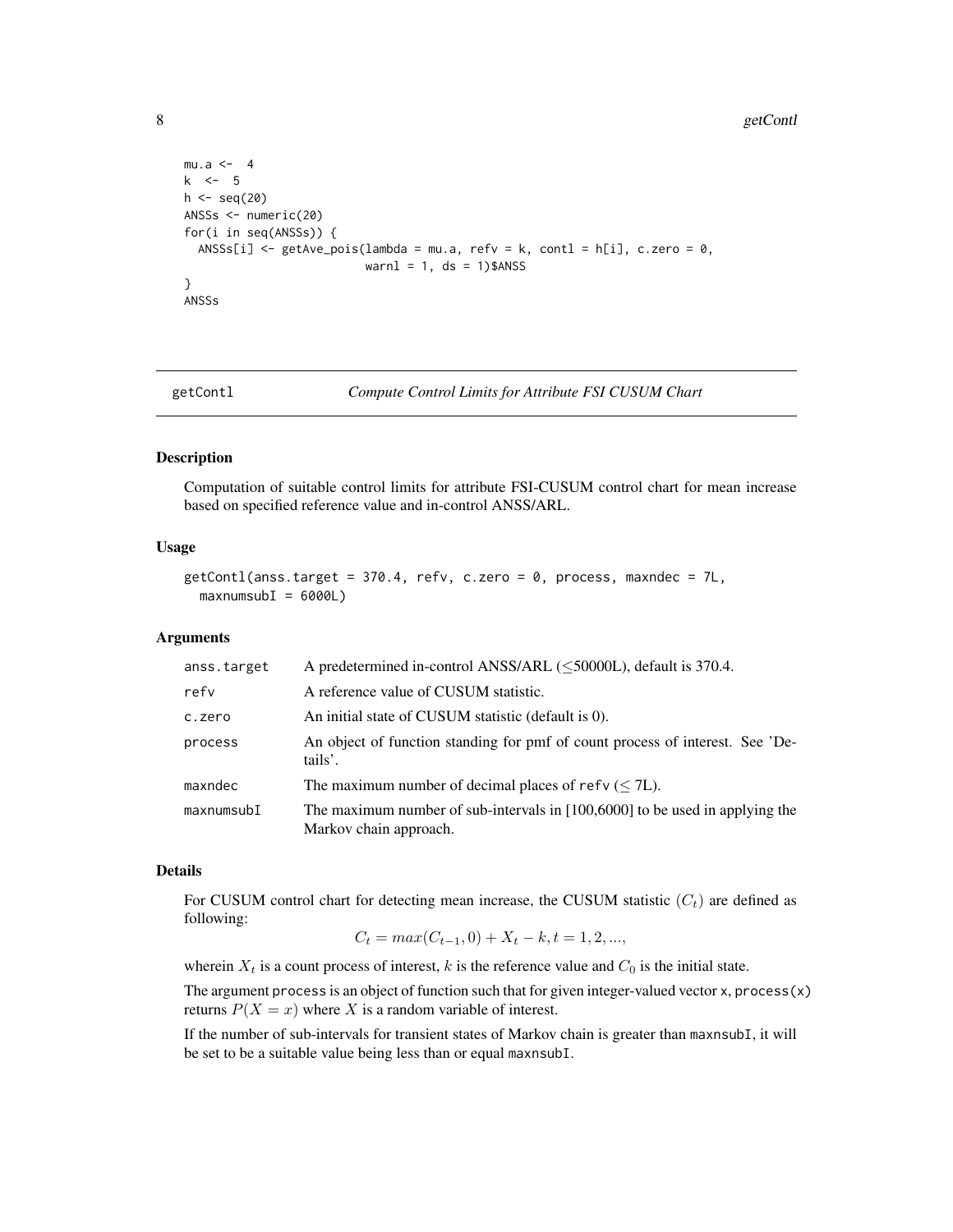<span id="page-8-0"></span>Invalid arguments rise an error with a helpful message.

This function currently provides only the case for monitoring of mean increase. We leave other issues as our future work.

#### Value

A list including followings:

| refv.act   | A reference value of CUSUM statistic used actually for computation. |
|------------|---------------------------------------------------------------------|
| c.zero.act | An initial state of CUSUM statistic used actually for computation.  |
| sol1.sol2  | Vector of control limits and corresponding ANSS/ARLs                |

#### References

Reynolds et al. (1990). CUSUM Charts with Variable Sampling Intervals, *Technometrics*, 32(4), 371-384.

#### See Also

[getAve](#page-1-1).

#### Examples

```
# Example 1: Poisson distribution
getContl(anss.target = 200, refv = 5, c.zero = 0,
        process = function(x) dpois(x, lambda = 4))
```
<span id="page-8-2"></span>getContl\_binomial *Compute Control Limits for FSI binomial CUSUM Control Chart*

#### <span id="page-8-1"></span>Description

Computation of suitable control limits for (zero-inflated) FSI binomial CUSUM control chart based on specified reference value and in-control ANSS/ARL.

#### Usage

```
getContl_binom(size, prob, anss.target = 370.4, refv, c.zero = 0,
 maxndec = 7L, maxnumsubI = 6000LgetContl_zibinom(rho, size, prob, anss.target = 370.4, refv, c.zero = 0,
 maxndec = 7L, maxnumsubI = 6000L
```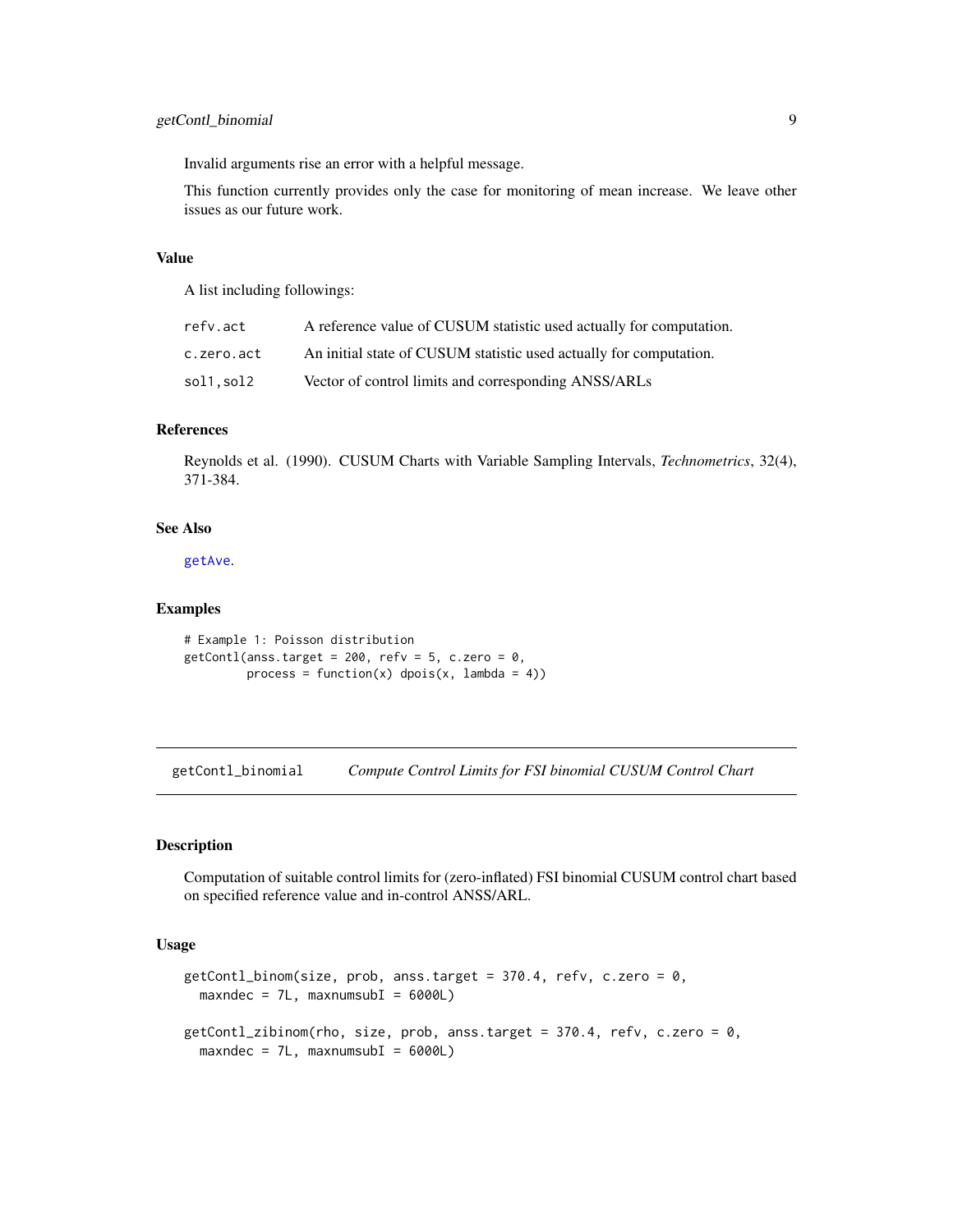#### <span id="page-9-0"></span>Arguments

| rho         | A length-one numeric vector of zero-inflated parameter in $[0,1)$ .                                      |
|-------------|----------------------------------------------------------------------------------------------------------|
| size        | A length-one non-negative integer-valued vector of number of trials.                                     |
| prob        | A length-one numeric vector of probability of success in $[0,1]$ .                                       |
| anss.target | A predetermined in-control ANSS/ARL ( $\leq$ 50000L), default is 370.4.                                  |
| refy        | A reference value of CUSUM statistic.                                                                    |
| c.zero      | An initial state of CUSUM statistic (default is 0).                                                      |
| maxndec     | The maximum number of decimal places of refv $(< 7L)$ .                                                  |
| maxnumsubI  | The maximum number of sub-intervals in $[100,6000]$ to be used in applying the<br>Markov chain approach. |

#### Details

[getContl\\_binom](#page-8-1) and [getContl\\_zibinom](#page-8-1) are wrapper functions of [getContl](#page-7-1) (zero-inflated) for binomial distribution.

#### Value

A list from [getContl](#page-7-1). See [getContl](#page-7-1) for more information.

#### References

Rakitzis et al. (2016). CUSUM Control Charts for the Monitoring of Zero-inflated Binomial Processes, *Quality and Reliability Engineering International*, 32, 465-483.

#### See Also

[getContl](#page-7-1), [getContl\\_Poisson.](#page-9-1)

#### Examples

```
# Example 1: zero-inflated binomial distribution
getContL_zibinom(rho = 0.9, size = 100, prob = 0.01,anss.target = 370.4, refv = 0.26, c.zero = 0)
```
<span id="page-9-1"></span>getContl\_Poisson *Compute Control Limits for FSI Poisson CUSUM Control Chart*

#### <span id="page-9-2"></span>Description

Computation of suitable control limits for (zero-inflated) FSI Poisson CUSUM control chart based on specified reference value and in-control ANSS/ARL.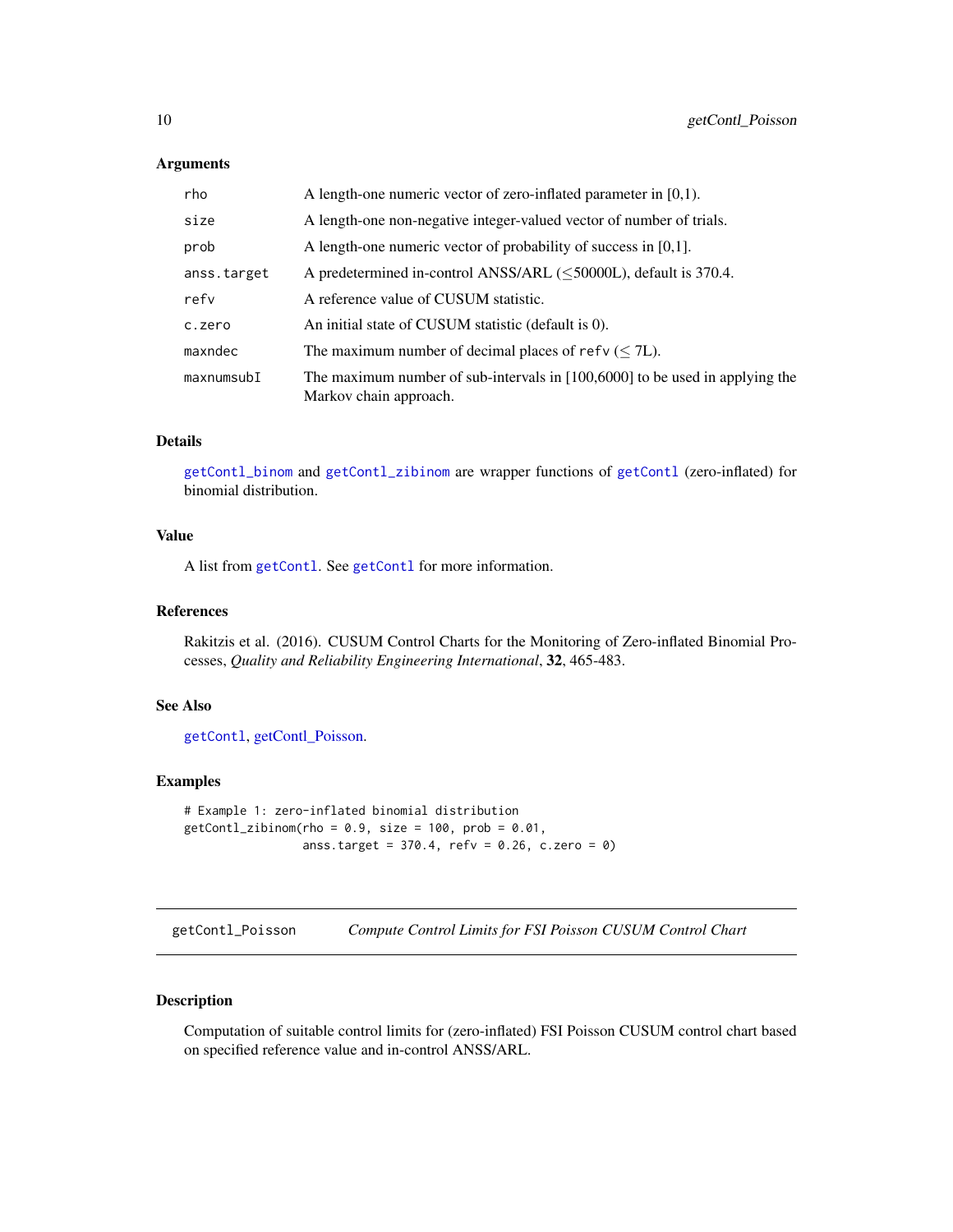#### <span id="page-10-0"></span>getContl\_Poisson 11

#### Usage

```
getContl_pois(lambda, anss.target = 370.4, refv, c.zero = 0, maxndec = 7L,
 maxnumsubI = 6000L)
```

```
getContl_zipois(rho, lambda, anss.target = 370.4, refv, c.zero = 0,
 maxndec = 7L, maxnumsubI = 6000L)
```
#### Arguments

| rho         | A length-one numeric vector of zero-inflated parameter in $[0,1)$ .                                      |
|-------------|----------------------------------------------------------------------------------------------------------|
| lambda      | A length-one positive numeric vector of mean.                                                            |
| anss.target | A predetermined in-control ANSS/ARL ( $\leq$ 50000L), default is 370.4.                                  |
| refv        | A reference value of CUSUM statistic.                                                                    |
| c.zero      | An initial state of CUSUM statistic (default is 0).                                                      |
| maxndec     | The maximum number of decimal places of refv $(< 7L)$ .                                                  |
| maxnumsubI  | The maximum number of sub-intervals in $[100,6000]$ to be used in applying the<br>Markov chain approach. |

#### Details

[getContl\\_pois](#page-9-2) and [getContl\\_zipois](#page-9-2) are wrapper functions of [getContl](#page-7-1) for (zero-inflated) Poisson distribution.

#### Value

A list from [getContl](#page-7-1). See [getContl](#page-7-1) for more information.

#### References

White et al. (1997). POISSON CUSUM VERSUS c CHART FOR DEFECT DATA, *Quality Engineering*, 9:4, 673-679.

#### See Also

[getContl](#page-7-1), [getContl\\_binomial.](#page-8-2)

```
# Example 1: Poisson distribution
getContl_pois(lambda = 4, anss.target = 200, refv = 5, c.zero = 0)
```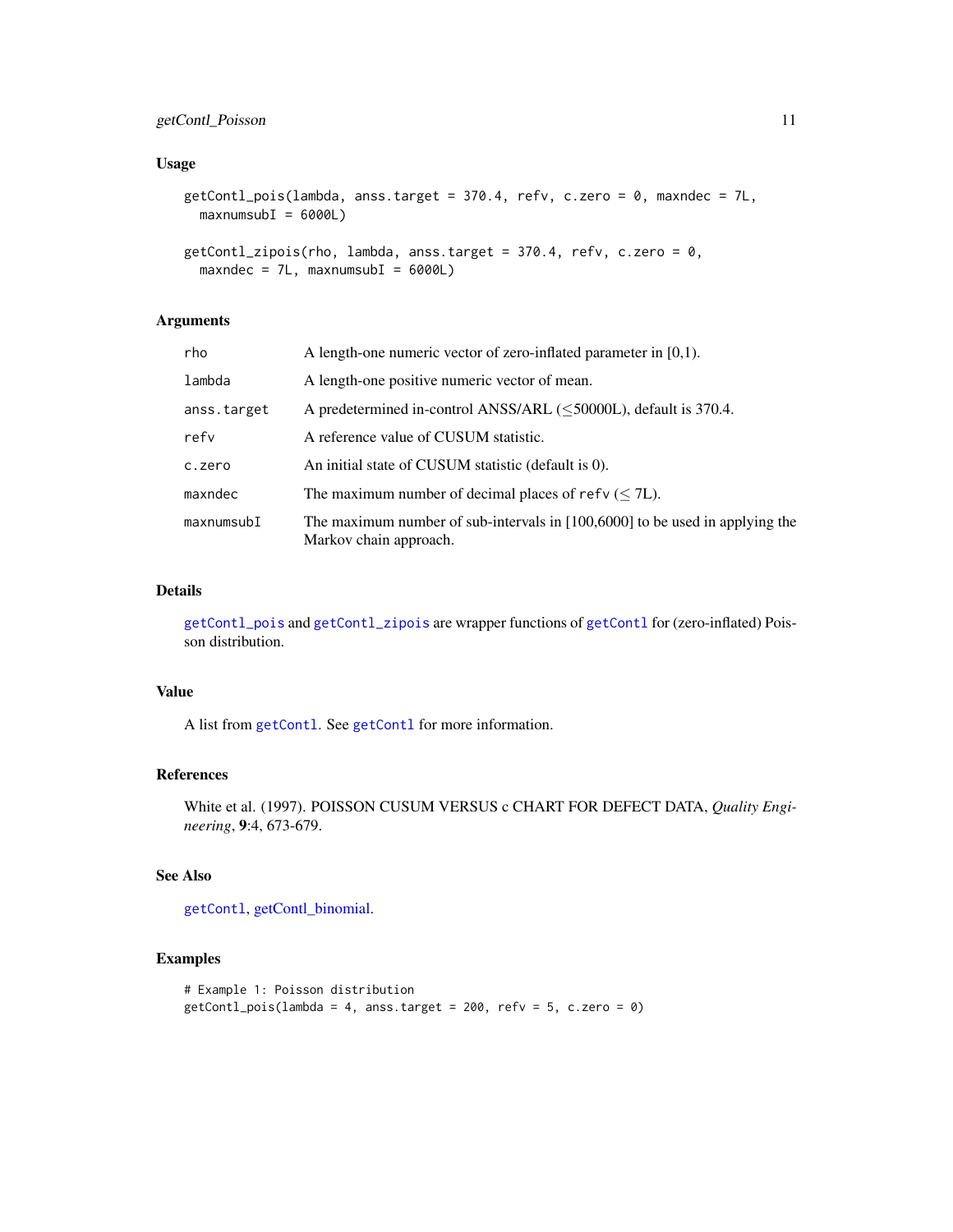<span id="page-11-0"></span>

#### Description

Conversion of data to FSI CUSUM statistic for monitoring of mean increase.

#### Usage

XtToCt(Xt, refv, c.zero = 0, maxndec = 7L)

#### Arguments

| Xt      | A non-negative integer-valued vector of count process of interest. |
|---------|--------------------------------------------------------------------|
| refy    | A reference value of CUSUM statistic.                              |
| c.zero  | An initial state of CUSUM statistic (default is 0).                |
| maxndec | The maximum number of decimal places of refv ( $\leq$ 7L).         |

#### Details

For CUSUM control chart for detecting mean increase, the CUSUM statistic  $(C<sub>t</sub>)$  are defined as following:

 $C_t = max(C_{t-1}, 0) + X_t - refv, t = 1, 2, ...,$ 

wherein  $X_t$  is a count process of interest.

#### Value

A time-series object of CUSUM statistic for monitoring of mean increase.

```
# Example 1: Poisson distribution
Ct \le XtToCt(Xt = rpois(200L, 4), refv = 5, c.zero = 0)
plot(Ct, type = "o", pch = 16, main = "CUSUM statistic",
    ylab = expression(C[t]),
     sub = expression(paste(C[t],"=", "max(",C[t - 1],",",0,")",
                            "+ refv -",X[t])))
```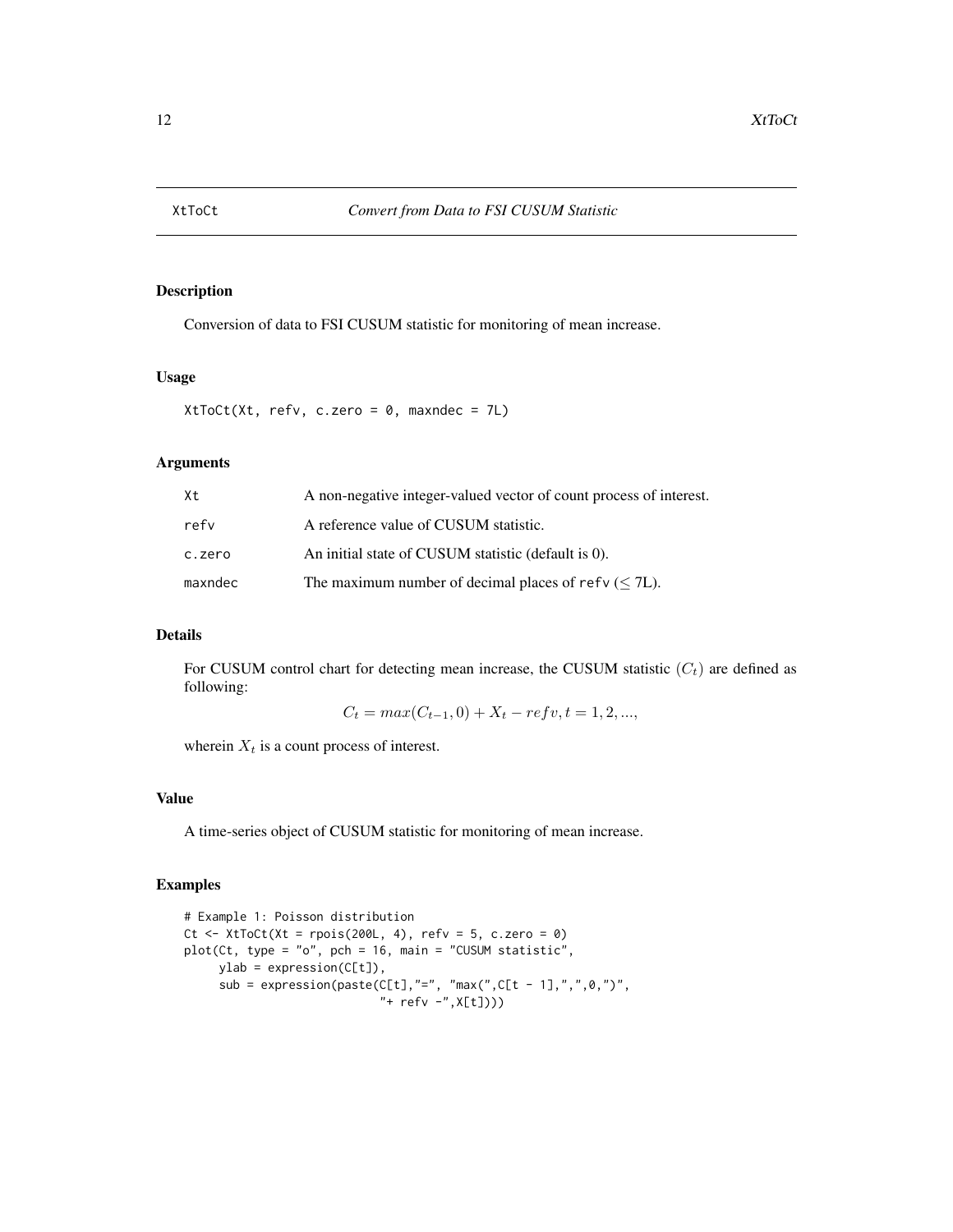<span id="page-12-0"></span>

#### Description

Density, distribution function, quantile function and random generation for the zero inflated binomial distribution with parameters (rho, size, prob).

#### Usage

|                              |  | dzibinom(x, rho, size, prob, log = FALSE)                      |  |  |
|------------------------------|--|----------------------------------------------------------------|--|--|
|                              |  | pzibinom(q, rho, size, prob, lower.tail = TRUE, log.p = FALSE) |  |  |
|                              |  | qzibinom(p, rho, size, prob, lower.tail = TRUE, log.p = FALSE) |  |  |
| rzibinom(n, rho, size, prob) |  |                                                                |  |  |

#### Arguments

| $\mathsf{x}$ | A non-negative integer-valued vector of quantiles.                                                              |
|--------------|-----------------------------------------------------------------------------------------------------------------|
| q            | A numeric vector of quantiles.                                                                                  |
| p            | A vector of probabilities.                                                                                      |
| n            | Number of random values to return, a length-one positive integer-valued vector.                                 |
| rho          | A length-one vector of zero inflation parameter on $[0,1]$ .                                                    |
| size         | A length-one vector of number of trials (zero or more).                                                         |
| prob         | A length-one vector of probability of success on each trial.                                                    |
| log, log.p   | A length-one logical vector; if TRUE, probabilities $p$ are given as $log(p)$ .                                 |
| lower.tail   | A length-one logical vector; if TRUE (the default), probabilities are $P(X \le x)$ ,<br>otherwise, $P(X > x)$ . |

#### Details

The probability mass function of X is given by

$$
P(X = x) = rhoI(x = 0) + (1 - rho)P(Y = x), x = 0, 1, 2, ...,
$$

where Y is distributed binomial(size, prob).

#### Value

dzibinom gives the (log) density, pzibinom gives the (log) distribution function, qzibinom gives the quantile function, and rzibinom generates random deviates.

Invalid arguments rise an error.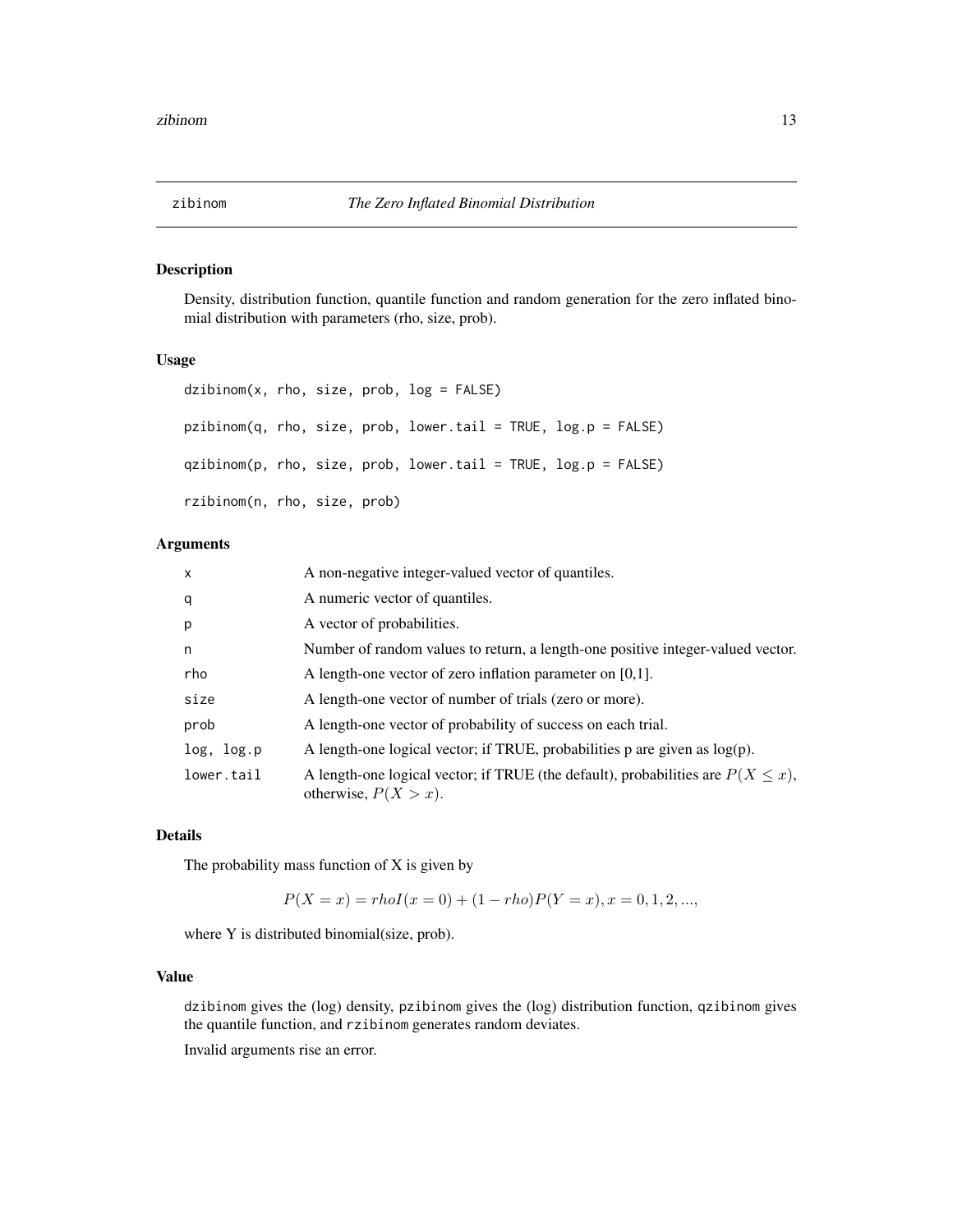14 zipois

#### See Also

[Binomial](#page-0-0) for the binomial distribution.

#### Examples

```
# Example 1: dzibinom
dzibinom(x = 0:10, rho = 0.1, size = 5, prob = 0.5)
# Example 2: pzibinom
pzibinom(q = 2, rho = 0.1, size = 5, prob = 0.5)# Example 3: qzibinom
qzibinom(p = pzibinom(2, 0.1, 5, 0.5), rho = 0.1, size = 5, prob = 0.5)
# Example 4: rzibinom
n < -1e+5rho <-0.2size <-5prob \leq -0.5mean(rzibinom(n, rho, size, prob)) # Sample mean
(size * prob) * (1 - rho) # Theoretical mean
```
#### zipois *The Zero Inflated Poisson Distribution*

#### Description

Density, distribution function, quantile function and random generation for the zero inflated Poisson distribution with parameters (rho, lambda).

#### Usage

```
dzipois(x, rho, lambda, log = FALSE)pzipois(q, rho, lambda, lower.tail = TRUE, log.p = FALSE)qzipois(p, rho, lambda, lower.tail = TRUE, log.p = FALSE)
rzipois(n, rho, lambda)
```
#### Arguments

|     | A non-negative integer-valued vector of quantiles.                              |
|-----|---------------------------------------------------------------------------------|
|     | A numeric vector of quantiles.                                                  |
| D   | A vector of probabilities.                                                      |
| n   | Number of random values to return, a length-one positive integer-valued vector. |
| rho | A length-one vector of zero inflation parameter on $[0,1]$ .                    |

<span id="page-13-0"></span>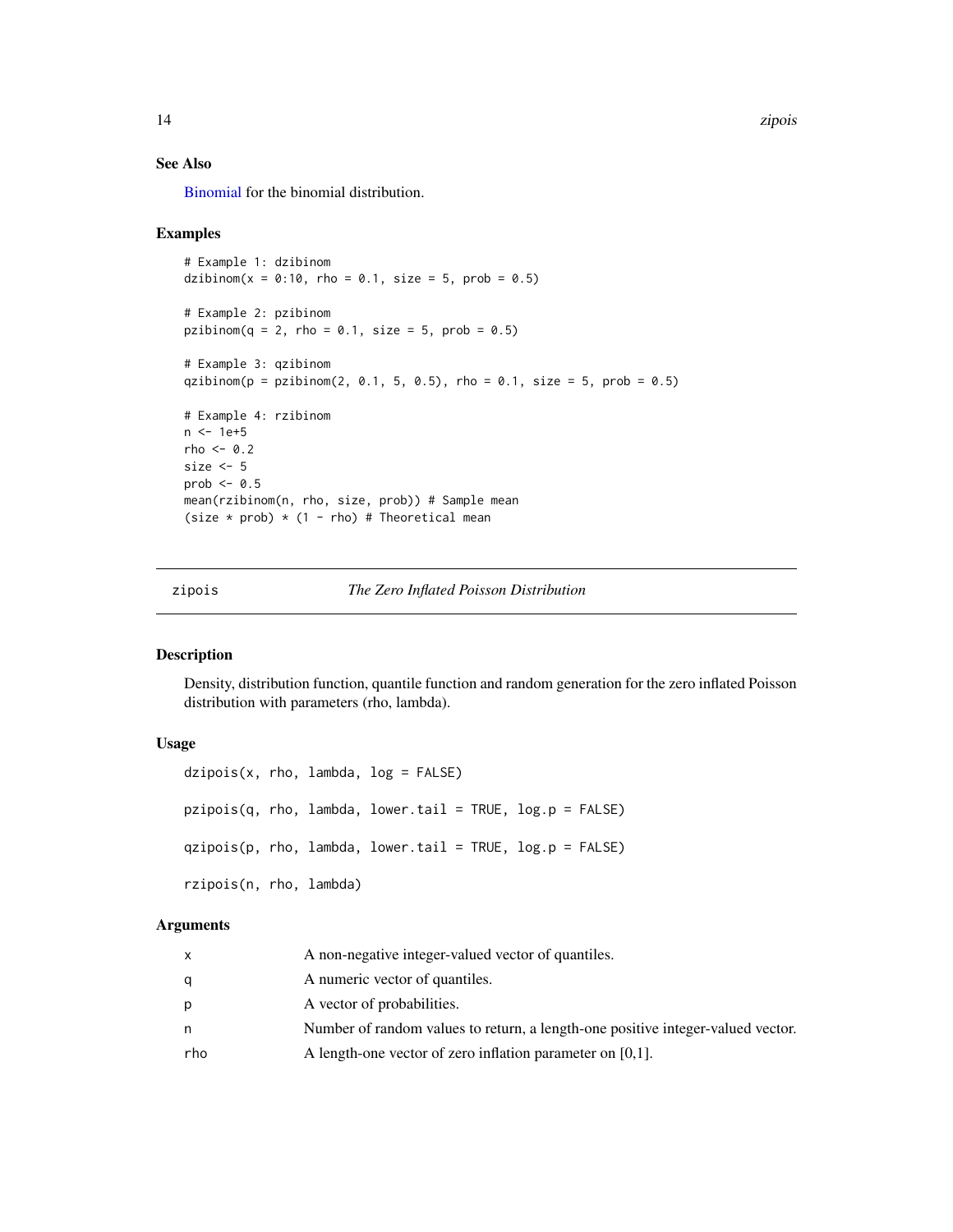<span id="page-14-0"></span>

| lambda     | A length-one vector of positive means.                                                                          |
|------------|-----------------------------------------------------------------------------------------------------------------|
| log, log.p | A length-one logical vector; if TRUE, probabilities $p$ are given as $log(p)$ .                                 |
| lower.tail | A length-one logical vector; if TRUE (the default), probabilities are $P(X \le x)$ ,<br>otherwise, $P(X > x)$ . |

#### Details

The probability mass function of  $X$  is given by

$$
P(X = x) = rhoI(x = 0) + (1 - rho)P(Y = x), x = 0, 1, 2, ...,
$$

where Y is distributed Poisson(lambda).

#### Value

dzipois gives the (log) density, pzipois gives the (log) distribution function, qzipois gives the quantile function, and rzipois generates random deviates.

Invalid arguments rise an error with a helpful message.

#### References

Lambert, D. (1992). Zero-Inflated Poisson Regression, with an Application to Defects in Manufacturing, *Technometrics*, 34(1), 1-14.

#### See Also

[Poisson](#page-0-0) for the Poisson distribution.

```
# Example 1: dzipois
dzipois(x = 0:10, rho = 0.1, lambda = 5)
# Example 2: pzipois
pzipois(q = 2, rho = 0.1, lambda = 5)
# Example 3: qzipois
qzipois(p = pzipois(2, 0.1, 5), rho = 0.1, lambda = 5)
# Example 4: rzipois
n <- 1e+5
rho < -0.2lambda <-5mean(rzipois(n, rho, lambda)) # Sample mean
lambda * (1 - rho) # Theoretical mean
```